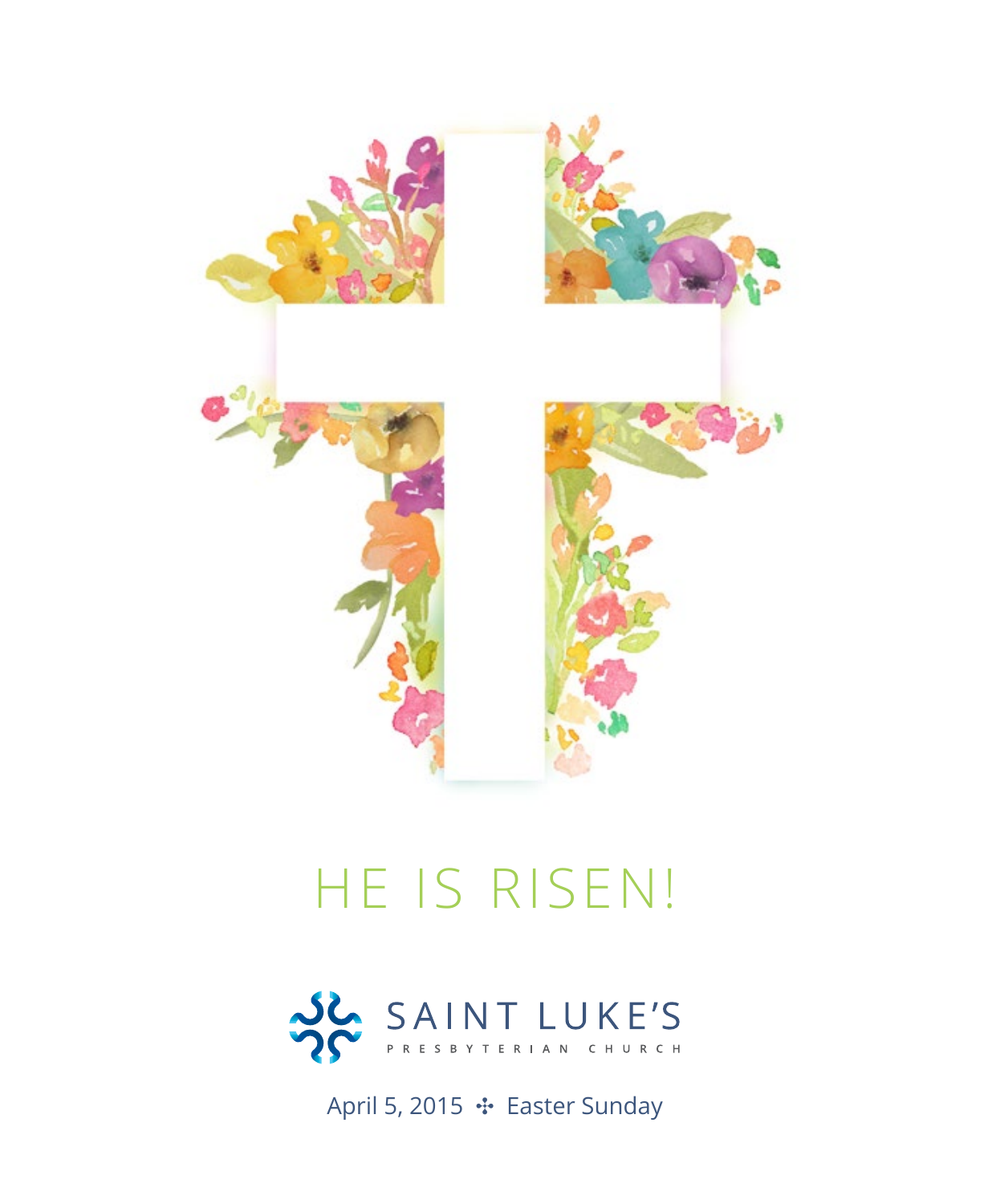

1978 Mount Vernon Road • Dunwoody, Georgia 30338 770.393.1424 • www.slpres.org

# **April 5, 2015**

Easter Sunday

#### **Liturgical Color:** *White*

*White is used on days we celebrate the redemptive work of Jesus Christ, such as Christmas, Easter and Communion Sundays.*

# **TYPICAL SUNDAY SCHEDULE**

**8:30 a.m.** Chapel Communion Service *(all services on Easter Sunday are in the Sanctuary, without communion)* **9:30 a.m.** Sunday School *(No children's or youth Sunday School on Easter)* **11:00 a.m.** Sanctuary Worship Service *Nursery available at all services & Sunday School*

#### **SERVING TODAY 8:30 / 11:00 Acolytes**

| Bell Ringer. Matthew Turnbull / Chris Wolfe<br>Bible Bearer Katie Miller / Ansley Crutchfield<br>Candle Lighter Rebecca Miller / Elise Hearn<br>Crucifer Christine Turnbull / Allie Hearn |
|-------------------------------------------------------------------------------------------------------------------------------------------------------------------------------------------|
| <b>Chancel Guild</b> John & Ellen Massey                                                                                                                                                  |
|                                                                                                                                                                                           |
| <b>Sound Crew</b> .Brad Troha / Paul Clay                                                                                                                                                 |
| <b>Ushers</b> (8:30) Captain, Paula Humer;<br>Diane Markel: Mark Mason:<br>Cathie & Mark Rogers; Julie Rogers                                                                             |
| <b>Ushers</b> (11:00) Captain, Mary Martin;<br>Billy Martin, Tom & Lela McIntosh,<br>Gary Phipps, Mark Ryan                                                                               |

#### **WELCOME, GUESTS!**

We are delighted you are worshiping with us!

**DURING** the Welcome, please print the requested information on the Friendship Pad and pass the Friendship Pad down the pew.

**AFTER** the worship service, please join Deacon Sharon Polensek, Elder Wayne Radloff, and our Pastors in the Narthex (Sanctuary lobby). They will answer questions and provide you with a Guest Packet and a loaf of freshly-baked bread.

**FOR MORE** information about our programs, ministries or membership, please contact one of our Pastors at 770.393.1424.

# **THAT ALL MAY WORSHIP**

**ASSISTIVE** hearing devices, large print hymnals, and large print bulletins are available. Please contact an usher for further assistance.



**CHILDREN** are a precious part of our church family, and we encourage all families to include them in worship. Worship notebooks are available on the back ledges of the sanctuary for preschool and elementary ages, and we invite all children to walk up for an age-appropriate message during "Tell Us Our Story". After that time, children are welcome to remain in worship, or to play and hear a Bible story in the nursery (PreK and younger; room 121 of Sheppard Hall).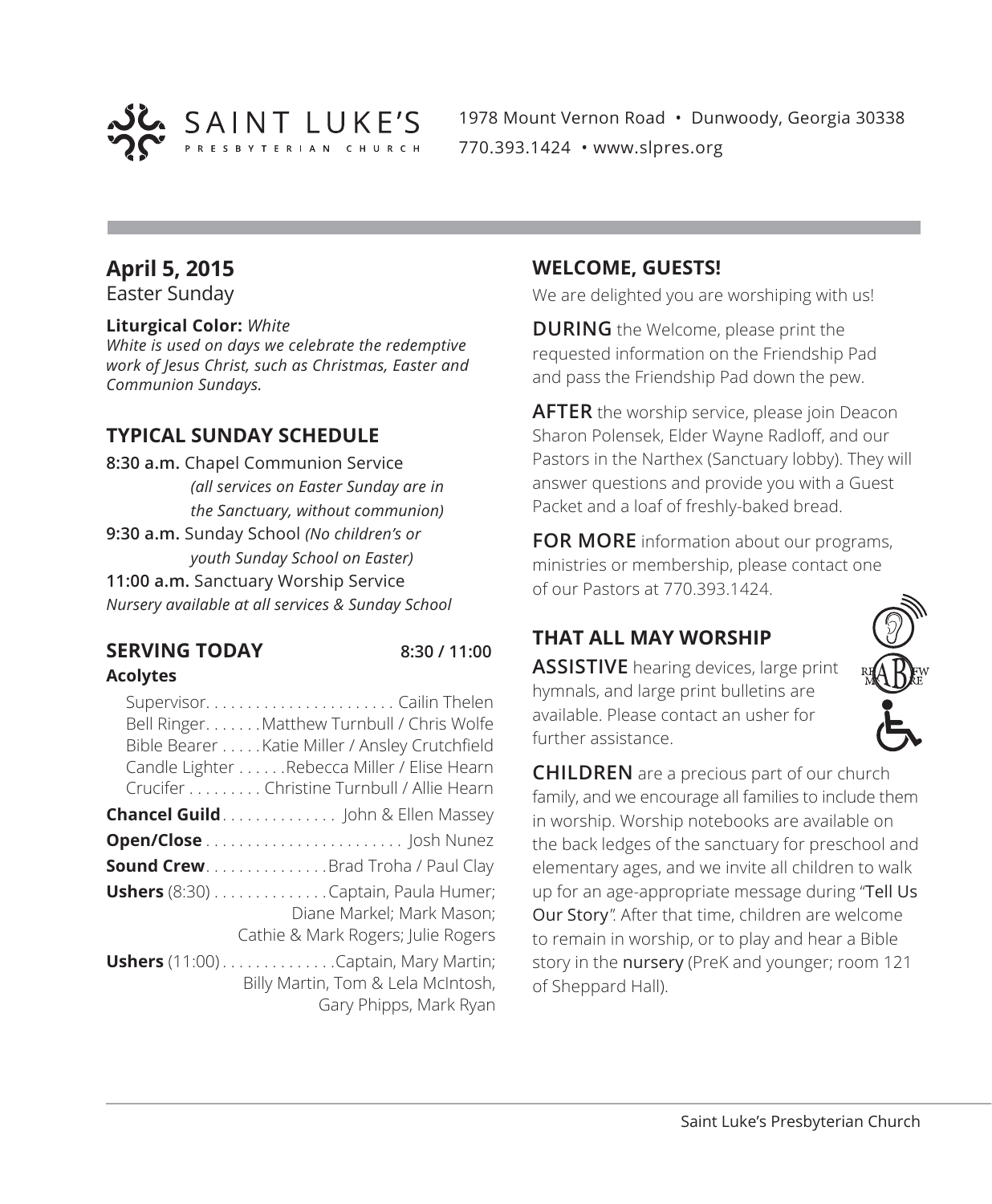# $\star$  Please stand 3

# **In Preparation for Worship**

 This is indeed the day that You have made, O God, a day of gladness and rejoicing. You cause new life to burst forth with great beauty and fragrance. You adorn the creation with splendor and grandeur. You give Your people a taste of Your righteousness as we worship the Christ, the cup of new life. Be with us now as we enter the gates of Your temple, and hear us as we give You thanksgiving and praise. Amen.

*This morning we rejoice as the stark emptiness of the Maundy Thursday wooden cross is transformed by the*  beauty of flowers carefully placed by our children. This Saint Luke's tradition symbolizes the resurrection of *Christ and the certain hope of salvation. Thanks be to God!*

# **Gathering Prayer Property Controllering Prayer Phil Brown**

# **Chiming of the Hour**

**Prelude** Adagio from Symphony No. 5 *Charles Marie Widor* 

# **Welcome & Passing of the Peace** \*

Leader: May the peace of Christ be with you. **People: And also with you.**

| * Call to Worship | Easter Fanfare Paul Fetler<br>Christ the Lord is risen. Alleluia! |  |
|-------------------|-------------------------------------------------------------------|--|
| * Hymn #232       | lesus Christ Is Risen Today EASTER HYMN                           |  |

# **Call to Confession**  \*

Leader: The Lord be with you. **People: And also with you.** Leader: Let us pray.

# **Prayer of Confession**  \*

 **Eternal God, You have raised Jesus from the grave and crowned Him Lord of all. We confess that we have not bowed before Him or acknowledged His rule in our lives. We have gone along with the way of the world and failed to give Him glory. Forgive us and raise us from sin, that we may be Your faithful people, obeying the commands of our Lord Jesus Christ, Who rules the world and is Head of the Church, His body. Hear also the silent confessions we bring before You today...** *(time of silent confession)*

Leader: Lord, in Your mercy,

**All: Hear our prayer, Amen.**

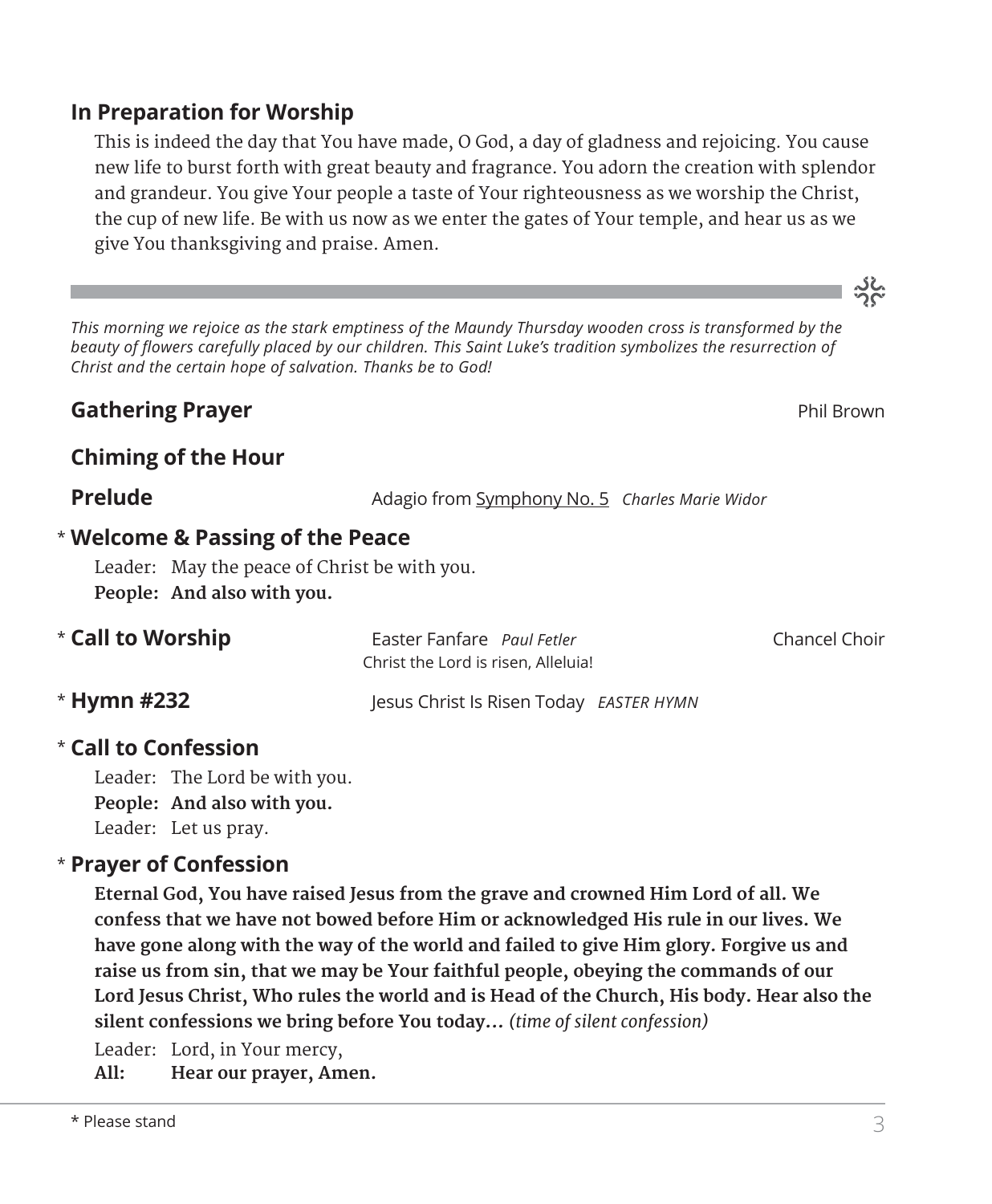# **Assurance of Forgiveness** \*

### \* Song of Praise

**Song of Praise** Thine Is the Glory *JUDAS MACCABEUS*

**Thine is the glory, risen, conquering Son; endless is the victory thou o'er death hast won!**

# **Tell Us Our Story** Shannon Dill

 *Parents may take their young children (through PreK) to our nursery, Rm. 121 in Sheppard Hall.* 

**Anthem** Alleluia *Ioe Utterback* 

# **Morning Prayer & The Lord's Prayer**

 **Our Father Who art in heaven, hallowed be Thy name. Thy kingdom come, Thy will be done, on earth as it is in heaven. Give us this day our daily bread; and forgive us our debts, as we forgive our debtors; and lead us not into temptation, but deliver us from evil. For Thine is the kingdom and the power and the glory, forever. Amen.**

| <b>New Testament Reading</b><br>Leader: The Word of the Lord.<br>People: Thanks be to God. | Acts 10:34-43; page 121                  | 8:30 / Beth Eisenmesser<br>11:00 / Iris Reily |
|--------------------------------------------------------------------------------------------|------------------------------------------|-----------------------------------------------|
| <b>New Testament Reading</b><br>Leader: The Word of the Lord.<br>People: Thanks be to God. | John 20:1-18; page 108                   |                                               |
| <b>Sermon</b>                                                                              | The Death of Despair                     | Steve Vance                                   |
| $*$ Hymn #245                                                                              | Christ the Lord Is Risen Today! LLANFAIR |                                               |

# **\* Affirmation of Faith** Apostles' Creed

 **I believe in God, the Father Almighty, Maker of heaven and earth, and in Jesus Christ, His only Son our Lord; Who was conceived by the Holy Ghost, born of the Virgin Mary, suffered under Pontius Pilate; was crucified, dead, and buried; He descended into hell; the third day He rose again from the dead; He ascended into heaven, and sitteth on the right hand of God the Father Almighty; from thence He shall come to judge the quick and the dead. I believe in the Holy Ghost; the holy catholic church; the communion of saints; the forgiveness of sins; the resurrection of the body; and the life everlasting. Amen.**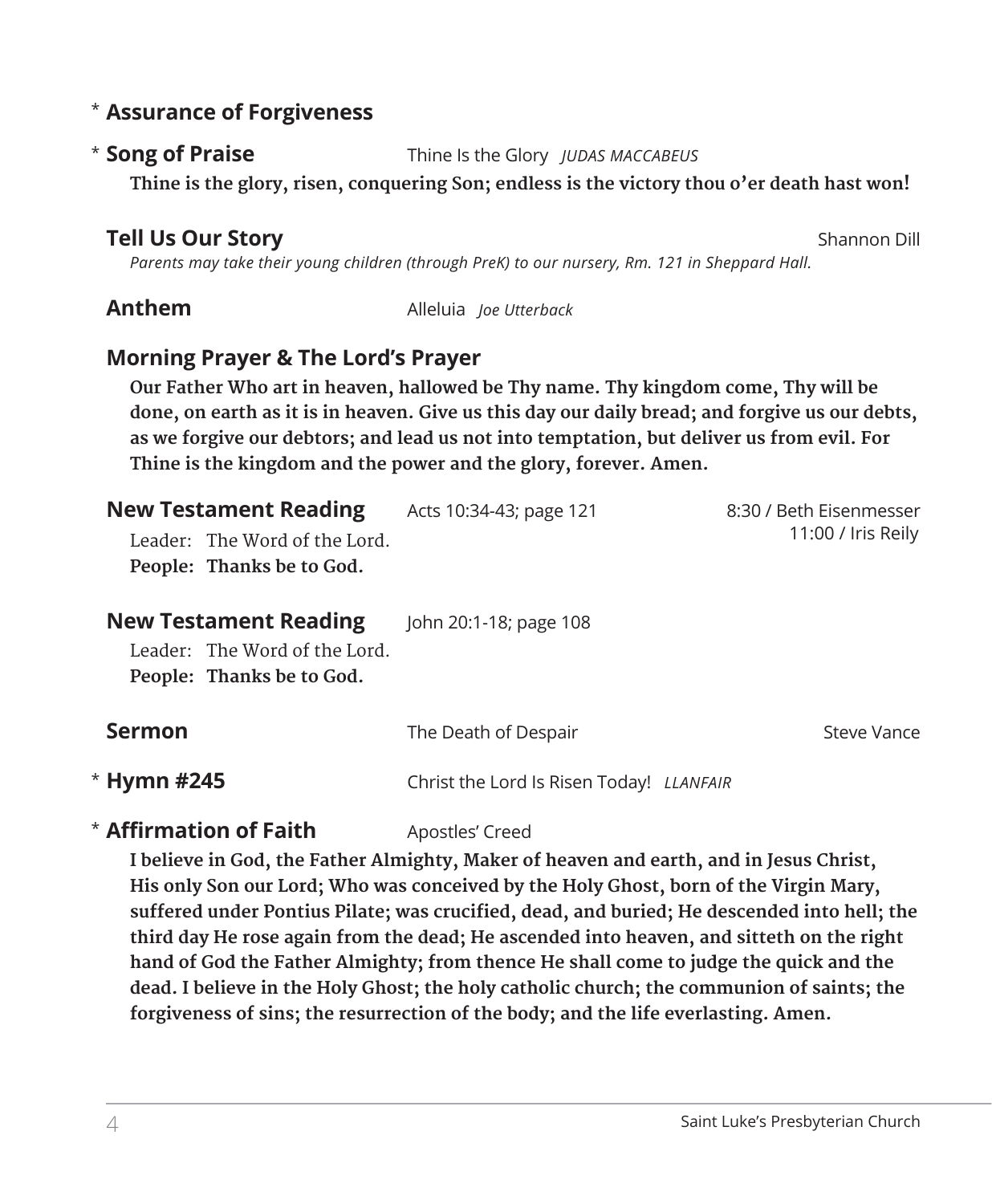# **Offering**

 *Giving is a tangible sign of worship. If you give electronically, there is a blue, laminated, 'electronic giving' card in the pew rack to place into the offering plate as it is passed.* 

| <b>Offertory</b> | Intonations for Easter David Lasky | Chancel Choir |
|------------------|------------------------------------|---------------|
|------------------|------------------------------------|---------------|

\* Song of Thanksgiving **Song of Thanksgiving** Praise God, from Whom All Blessings Flow *LASST UNS ERFREUEN* **Praise God, from whom all blessings flow. Praise God, all creatures high and low. Alleluia, alleluia! Praise God, in Jesus fully known: Creator, Word, and Spirit one. Alleluia, alleluia! Alleluia, alleluia, alleluia!**

# \* **Prayer of Dedication**

- \* Hymn #244 **Hymn #244** This Joyful Eastertide *VRUECHTEN*
- \* Anthem **Anthem** "Hallelujah" from The Messiah *George F. Handel* Chancel Choir, Brass and Congregation

 **Hallelujah! For the Lord God omnipotent reigneth. The kingdom of this world is become the kingdom of our Lord and of His Christ; And He shall reign for ever and ever, King of Kings and Lord of Lords.** *Revelation 19:6; 11:15; 19:16*

# \* **Benediction**

\* Postlude

**Postlude** Toccata from Symphony No. 5 *Charles-Marie Widor*

*WORSHIP NOTES: You are invited to sing the Hallelujah Chorus at the end of the service this morning with the choir. Walk up to the choir loft during the final hymn to receive a copy of the score and find your place in the choir loft. Sopranos and Basses should stand on the left side of the loft behind the Pulpit, and Altos and bTenors should stand on the right side behind the Lectern. We look forward to having you join us!*

*John Hudson and Yvonne Miller are playing trumpet.*

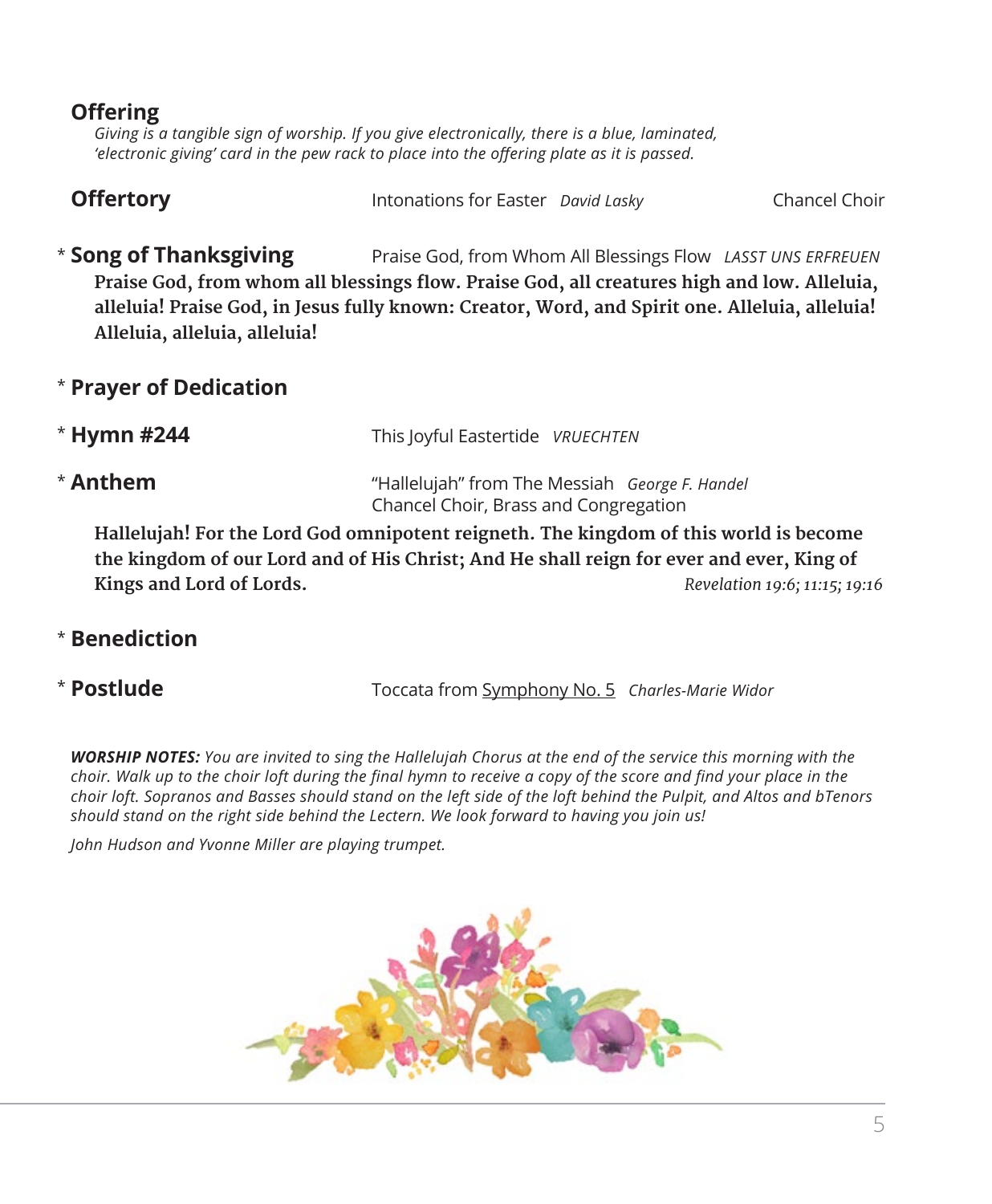# **FROM THE PNC: PLEASES COMPLETE THE CHURCH ASSESSMENT TOOL (CAT)**

The PNC needs your input to help in the search for a new pastor! The CAT is a survey of questions about what is important to the members of Saint Luke's. Please use the link https://www. surveymonkey.com/s/StLukePresDunwoody to complete the assessment, or pick up a paper copy in the lobby (on the table where the flowers are). The questions take about 20 minutes; online and paper versions are available through Sunday, April 12.

We are also scheduling 'Listening Sessions' with many groups; please see Highlights for a schedule. Also, feel free to seek us out for one-on-one conversations (we have special nametags in case you don't already know us: Bona Allen, Marylyn Brown, Bob Crutchfield, Ellie Eisenmesser, Tom Loftis, Cathie Rogers, Allison Thornton, and Jenny Troha). You may also email the entire PNC at once, using the address: pnc@slpres.org.

Please let us know your thoughts! We would love for every member, in every family, to complete the assessment tool. Thank you for your input towards this important endeavor!

# **Youth Connection**

Phil Brown: philbrown@slpres.org / 770.393.1424 ext. 238

|                                |                                                                                                                                                                           |                                       | Stay current with Saint Luke's Youth Ministry by signing up for text message updates. Dial 81010 and text: |
|--------------------------------|---------------------------------------------------------------------------------------------------------------------------------------------------------------------------|---------------------------------------|------------------------------------------------------------------------------------------------------------|
|                                | for Middle School updates:                                                                                                                                                | youth, text @6th-8thSL                | parents, text @MSparentSL                                                                                  |
|                                | for High School updates:                                                                                                                                                  | youth, text @9th-12thSL               | parents, text @HSparentSL                                                                                  |
| <b>SUNDAY</b><br><b>APR. 5</b> | <b>No Youth Group (Easter)</b>                                                                                                                                            |                                       |                                                                                                            |
| <b>APR. 12</b>                 | <b>5-7 p.m. Youth Group:</b> the PNC needs input from Youth and parents about a new<br>Pastor. Parents and Youth will have separate sessions; dinner provided.            |                                       |                                                                                                            |
| <b>APR. 19</b>                 | <b>Senior Dinner</b> (the whole congregation is invited! RSVP: LizCatlett@slpres.org)                                                                                     |                                       |                                                                                                            |
| <b>APR. 26</b>                 | <b>No Youth Group</b> (6 p.m.: Chastain)                                                                                                                                  |                                       |                                                                                                            |
| May <sub>3</sub>               | <b>Six Flags!</b> Come to worship at 8:30 a.m.; attend Sunday School at 9:30; leave for Six Flags<br>at 10:30; return to Saint Luke's by 8:30 p.m. Sign up: goo.gl/qrq2zd |                                       |                                                                                                            |
| May 10                         | <b>No Youth Group</b> (Celebrate your mom)                                                                                                                                |                                       |                                                                                                            |
| May 17                         |                                                                                                                                                                           | <b>Mandatory Summer Trip Meetings</b> |                                                                                                            |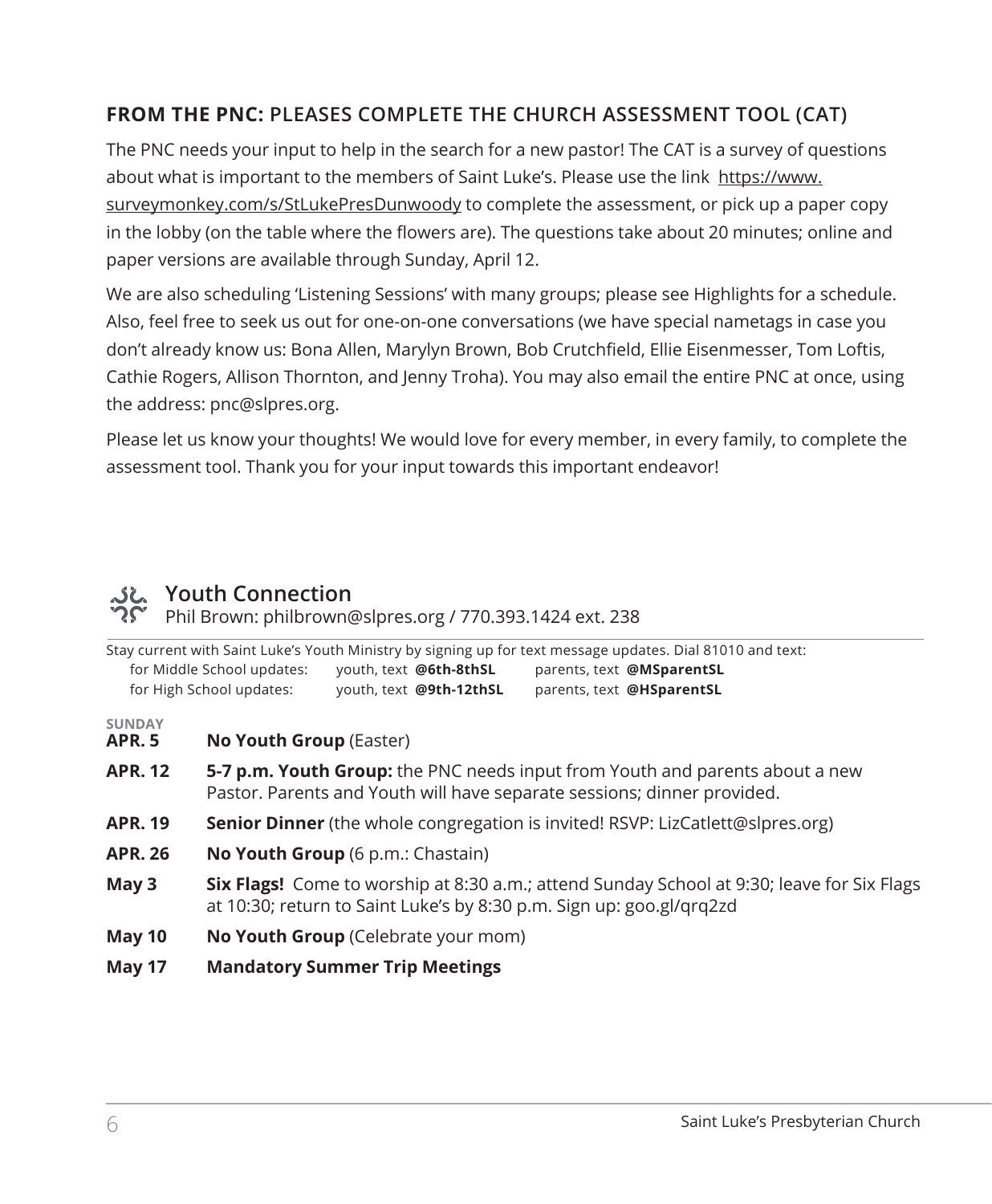

# **Music Ministry**

Clair Maxwell: clairmaxwell@slpres.org / 770.393.1424 ext. 227

**CHASTAIN AT SAINT LUKE'S** is Sunday, April 26 at 6 p.m. Bring your own food, beverages, plates, utensils, etc. - just like a concert at Chastain Park. Chairs, tables, and entertainment provided! Reserve your spot by April 20 through Liz Catlett in the church office: 770.393.1424 or email lizcatlett@slpres.org (if needed, be sure to also reserve a free child care spot for your child[ren]).



**Children's Ministries** (SPLASH!)

Catherine Anne Thomas: cathomas@slpres.org / 770.393.1424 ext. 228

**VACATION BIBLE SCHOOL** at Saint Luke's is June 8-11, with the theme of **Everest: Conquering Challenges with God's Mighty Power**. For info and registration: http://www.slpres.org/vbs-2015 everest/. To volunteer, visit the 'Mountain' in the lobby.

**IT TAKES FAITH** to **MOVE MOUNTAINS,** but we need **VOLUNTEERS** to **BUILD** mountains– and a lot of other cool stuff–to provide a chilly atmosphere for our "Everest" VBS this June. The supplies and plans are ready, we just need some helpers to make our vision come to life! No previous experience or creativity is required: Tues., April 21 from 9:30-11:30 a.m. and Wed., April 22 from 4-6 p.m. If you can attend either or both of these, please email Jenny Troha: jbtroha@bellsouth.net. Thank you!



# **Adult Ministry**

Shannon Dill: shannondill@slpres.org / 770.393.1424 ext. 229

#### **SPECIAL SPEAKERS AT SUNDAY SCHOOL: next SUNDAY, APRIL 12 at 9:30 a.m.**

If you missed the thought-provoking and insightful speakers during FEAST, you have another opportunity to be a part of the conversation! Dr. Dabney Dixon, Prof. at GA State Univ., and Rev. Kate McGregor Mosley, Exec. Dir. of GA Interfaith Power & Light, will be on hand to share with us ways that Scripture challenges us to care for creation.

**ADULT SUNDAY SCHOOL** Classes meet between the worship services from 9:30-10:30 a.m. Descriptions of current groups are available on our website or http://bit.ly/AdultSundaySchool

**FRIDAY MORNING MEN'S BIBLE STUDY** Fellowship and Bible study every Fri. from 6:40-8:00 a.m. in the Parlor with Dan Joyce.

**DISCIPLE IV CLASS** Tuesdays, 7-9:00 p.m. in the Session room.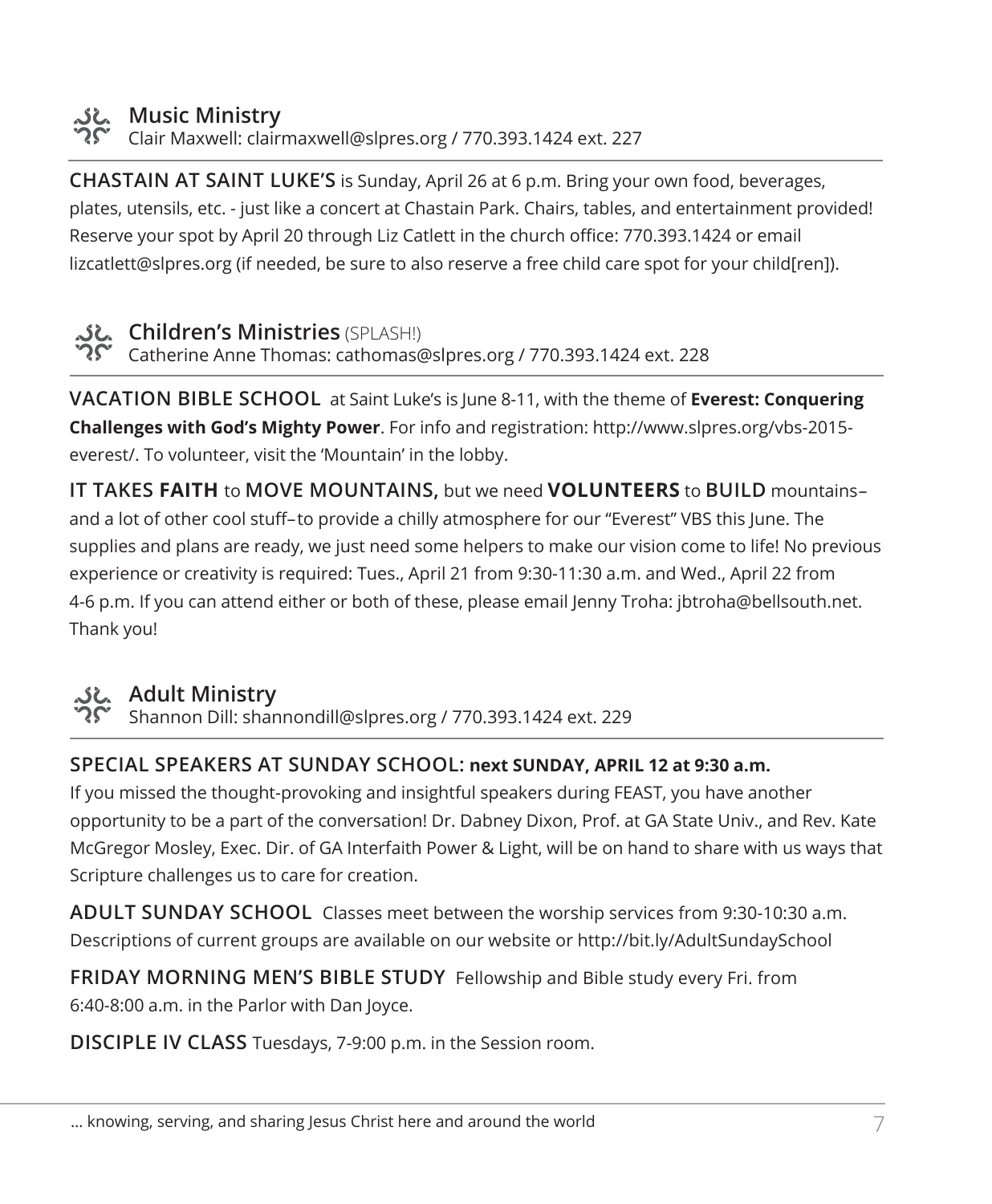**GRIEF AND HEALING Bible Study** Are you experiencing the loss of a loved one, loss of a job, loss of a home, friends, a spouse? Do you know someone who is? The Stephen Ministry is offering a Bible Study for those who are experiencing the pain of any loss, past or present. 8 weeks. Wed. mornings, 10:30 a.m.- Noon. **Begins April 22.** Call Shannon Dill at 770.393.1424 or Paula Morris at 770.570.9958 to sign up and/or for more information.

# **MEN'S BREAKFAST, APRIL 11 AT 8 A.M.**

The World Of Credit - What You Need To Know Rich Alterman, SVP of Business Development at GDS Link, is going to talk about the world of credit—a very 'now' topic given the proliferation of credit fraud events in our society. Come to learn, be among friends, and enjoy a fantastic breakfast! Please RSVP. Saint Luke's women and their guests are always welcome. Daryl Moore (H)770.395.6278, (M)404.993.6203, ddmoore@ yahoo.com

# **HABITAT FOR HUMANITY IS UNDERWAY**

Saint Luke's is building our 19th home - join the fun! Sign up at http://tinyurl.com/habitat19. Questions? Daryl Moore: 770.395.6278; ddmoore@yahoo.com. If you'd like to carpool, meet at the church parking lot (Manhasset) in time to depart by 7:15 a.m.

**BLOOD DRIVE** LifeSouth will be here on Sunday, April 19, 9 a.m. - 1 p.m. Bring your driver's license for ID and do something amazing! Thank you.

# **THORNWELL HOME FOR CHILDREN**

provides a loving home for abused, abandoned and neglected children (thornwell.org). Saint Luke's has had a 30+ year relationship with Thornwell, including hands-on mission work. There are projects available for volunteer groups of any size and all ages. **JOIN US JULY 23-25** to participate in various projects on the Thornwell campus. We'll stay at a local hotel in Clinton, SC (just a 3-hour car ride from Dunwoody); cost is approximately \$200. (For youth, this is offset by Tartan Trot proceeds.) Contact Sally Shelton, Thornwell Team Leader, 770.396.5156 / sshelton@cwtvacations.com.

#### **PRESBYTERIAN WOMEN'S SPRING**

**BAKE SALE!** Sun., April 19 in the church lobby: delicious lemonade cake or yummy carrot cake in small (\$4) or large (\$8) loaves. Proceeds help fund PW service projects.

**CALLING ALL LADIES!** Join PW for our annual Spring Gathering! We will begin with fellowship and punch at 6 p.m. in the Hannaford Garden, followed by a potluck dinner in the Great Hall, and then a church service in the chapel. All are welcome; please register on the sign up sheet in the lobby. Questions? Contact Christy Keohane at christykeohane@yahoo.com or 770.671.0855.

**SAINT LUKE'S LIBRARY** is located above the main lobby/Manhasset entrance. This beautiful, peaceful, well-stocked room has all types of books for all types of readers. Be sure to visit this valuable resource!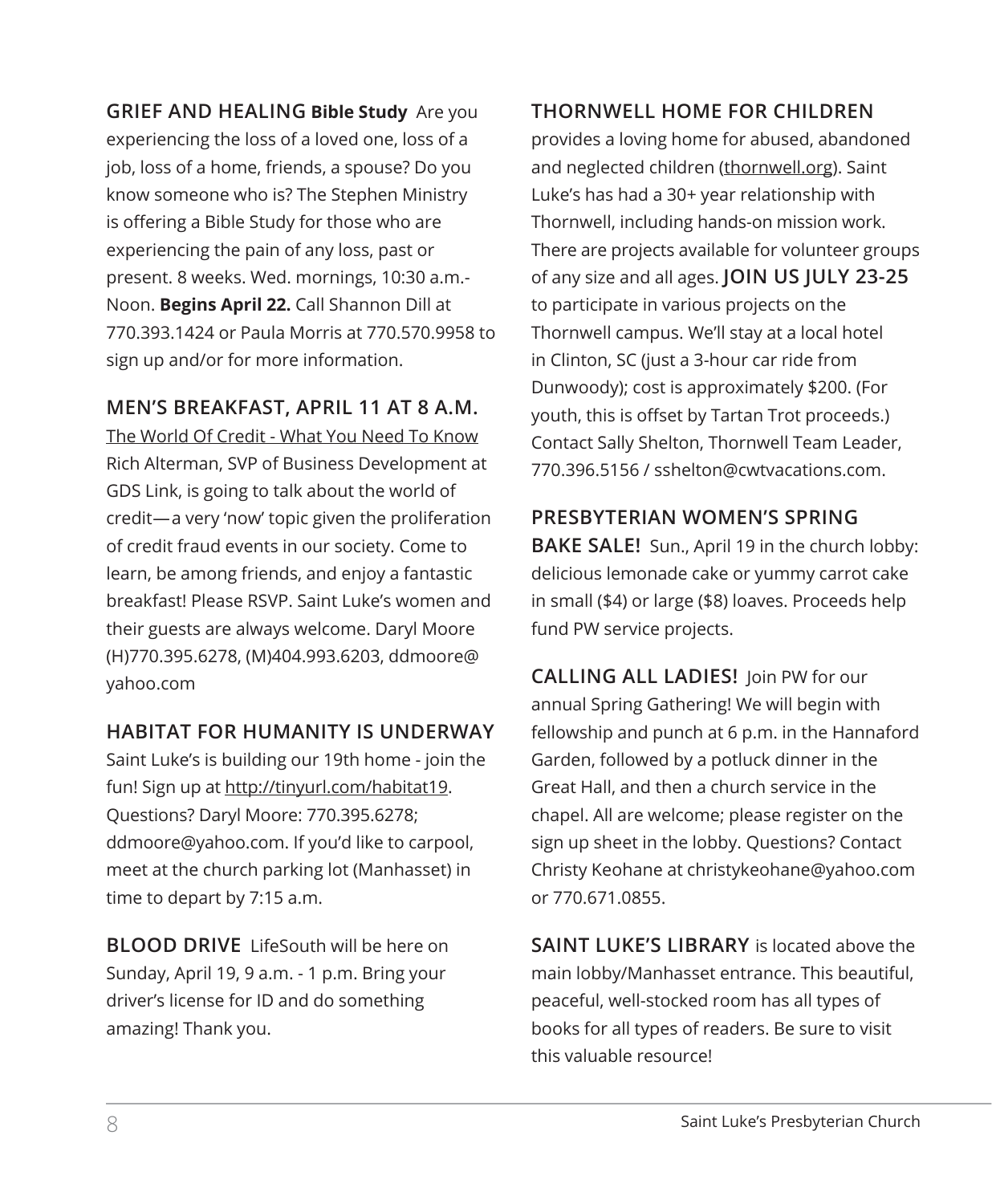**STAY & PLAY ON FRIDAYS** Saint Luke's Little Saints offers a program for preschoolers on Fri. mornings, 9:15 a.m.–12:15 p.m. Contact Carol Perry, 770.393.1424, ext. 240.

**M.E.G.** (Marriage Enrichment Group) meets monthly: April 19, May 17. Call Kimey Reed for details: 404.441.8614.

**IT'S EASY BEING GREEN** After this service, look for a green-labeled basket and recycle this bulletin. This is the first tiny step in our efforts to be better stewards of our environment by recycling what we can at church. Watch the bulletin for more info – and then recycle it!

**BUY SOME, SHARE ONE** Support local food pantries by buying an extra item every time you go to the grocery store! Donations are collected in the main lobby. Donations go to the Interfaith Outreach Home (IOH) and Community Assistance Center (CAC).

**OWLS** (Older, Wiser, Loving Seniors) **TUES., APRIL 28, 11:30 A.M.** *Best of Israel Pilgrimage* Come see and hear how Israel relates to you through striking pictures, personal testimony and uplifting music as Brent and Nancy Bond share about their recent journey to Israel. With some guitar music and singing they present an amazing program. Brent is an associate minister with Dunwoody Baptist Church and a Chaplain of Northside Hospital. Come and bring a friend in support of these two. See you there!

**FAITH & FILM** meets the 3rd Friday of each month in room 207. It's an informal opportunity to watch great movies and explore your faith through the lens of today's film culture; bring a friend! Potluck dinner at 7 p.m.; the movie starts at 7:45 p.m. Please RSVP to Cindy or Josh Nunez at breakingbread14@gmail.com or 678.230.1236.

# **APR. 17 God's Not Dead**

 College student Josh Wheaton encounters an atheistic philosophy teacher who insists that God is dead; Josh dedicates himself to proving the professor wrong. *(2014) PG*

# **MAY 15 Singin' in the Rain**

 Gene Kelly, Debbie Reynolds and Donald O'Connor combine their talents in one of the greatest big-screen musicals ever made, a two-time Oscar nominee that includes the songs "Good Morning," "Make 'Em Laugh" and the iconic title tune. When Hollywood attempts the transition from silent films to talkies, a matinee idol (Kelly) hopes to make the cut. But he's hampered by a silent-movie queen (Jean Hagen) with a voice like fingernails on a blackboard. *(1952) G*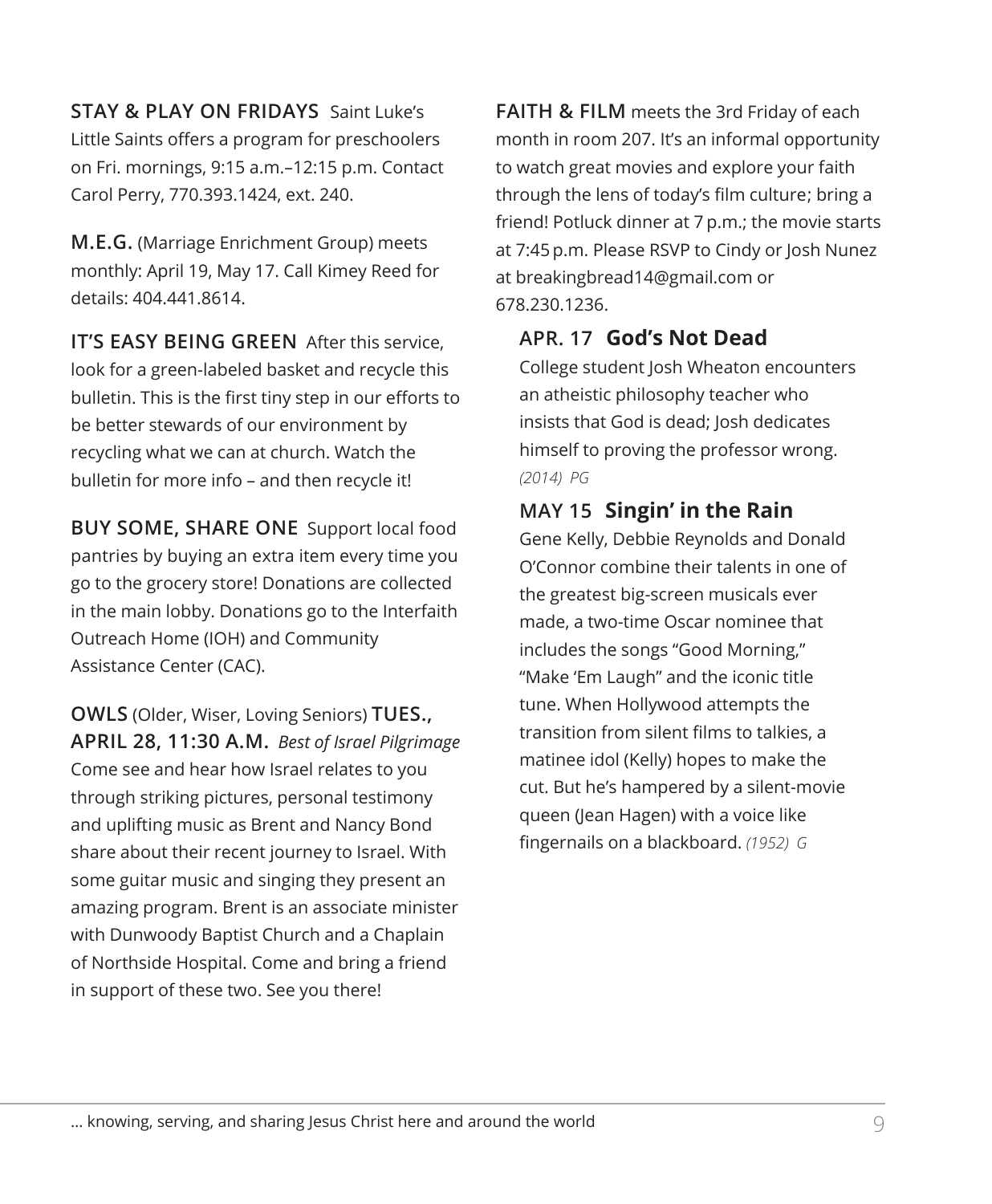**SERVE THE HOMELESS** in our community by preparing and serving a meal. Sign up your family, club, or small group on the lobby bulletin board or call Al Bridges at 770.394.6581.

# **JOURNEY NIGHT SHELTER:** Provide dinner for approx. 26 homeless men; 4th Sun. each month. **\*\*\* Volunteers needed for May 24 and July 26 \*\*\***

**INTERFAITH OUTREACH HOME (IOH):** provide and deliver meals; 3rd Thurs. each month. **\*\*\* Volunteers needed for May 21 \*\*\***

# **SUMMER IS JUST AROUND THE CORNER... IT'S TIME TO SIGN UP FOR CAMP!**

Here's what's happening at Saint Luke's this Summer:

#### **Saint Luke's Little Saints Preschool & Kindergarten**

**AGE:** 2 and up **TIME:** 9 a.m. - 1 p.m. **COST:** \$160 **CONTACT:** slpres.org/ *(go to "Our School" and click on "Upcoming Events")*

#### **May 26-29**

#### **Treasure Hunter's Camp**

 *Use secret maps, unearth mysterious treasures and make a treasure box to stow it all away!*

#### **June 1-4**

#### **Beachcomber Camp**

 *Explore the beach to discover shells and sand crabs; dive into the ocean to find sneaky sharks and mythical mermaids! Lots of hands-on fun.*

#### **June 8-11**

#### Saint Luke's Vacation Bible School: **Everest**

**AGE:** 3 *(by 9/1/2014)* through rising 6th graders **TIME:** 9:15 a.m. - 12:30 p.m. **CONTACT:** slpres.org/vbs-2015-everest/

#### **July 20-24**

# **Expressions in Motion**

Dance Camp & Art Camp **AGE:** 4-14 **CONTACT:** eimdance.com

#### **July 27-August 1 Act Up! Camp** The Little Mermaid

**AGE:** Rising 1st graders through age 18 **TIME:** 9 a.m. - 2:30 p.m. **COST:** \$165 **CONTACT:** slpres.org/2015-act-up/

# **June 15-19 | July 13-17 | July 20-24**

**Club Scientific** Science & Technology Camp

**AGE:** 4-15 **TIME:** 9 a.m. - 4 p.m. **CONTACT:** clubscientific.com/camp-locations *(click on "Saint Luke's")*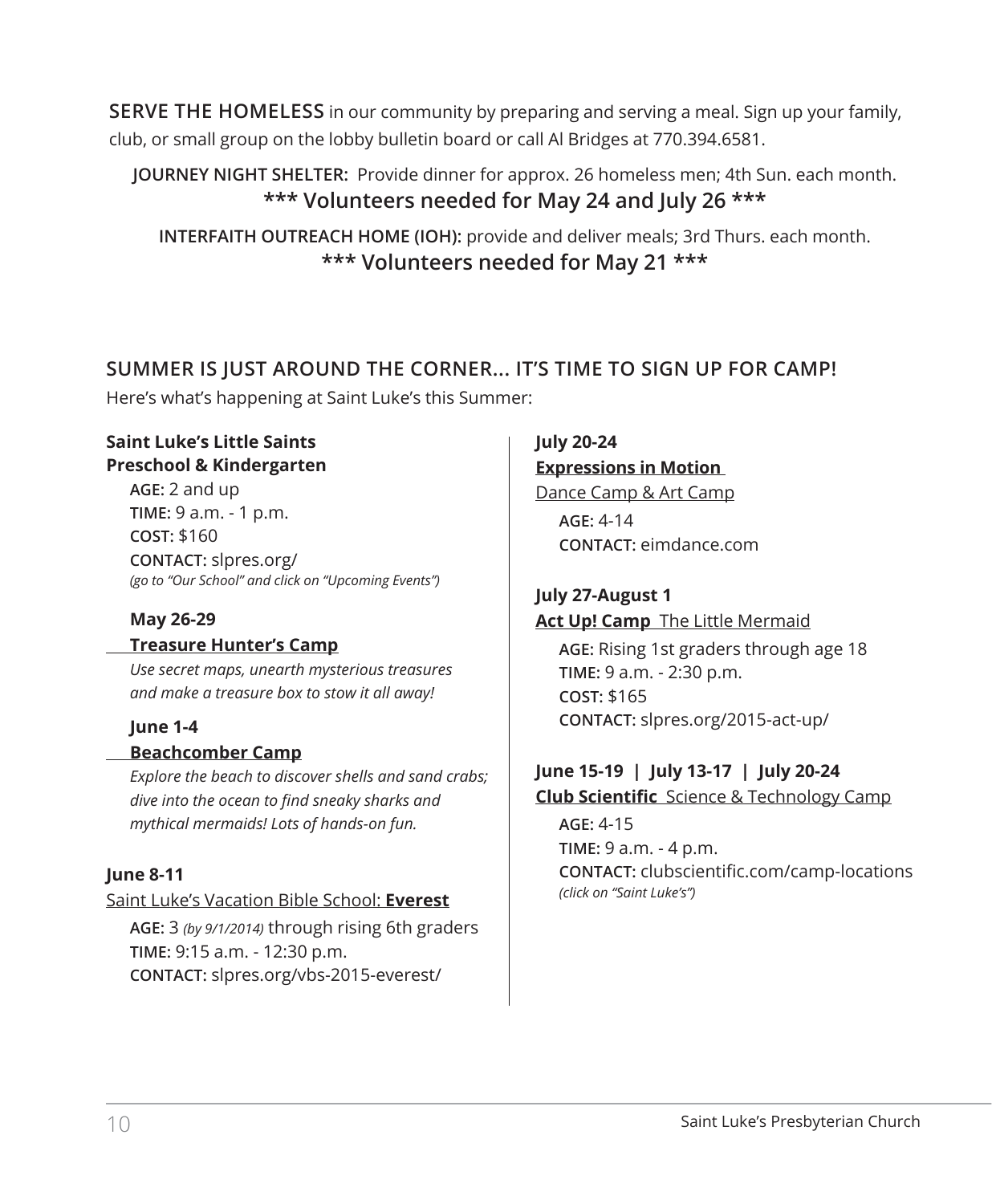

#### **Serve at Saint Luke's**

Put your faith into action by serving your church family.

**ACOLYTES. Cailin Thelen** 770.330.9622 / cailinthelen@gmail.com *2nd-8th Graders; training required.* **SIGN UP: http://acolytes.slpres.org**

**CHANCEL GUILD . . . . . . . . . . . Tricia Igleheart** 770.395.0412 / triciaigleheart@gmail.com

**CHAPEL GUILD. . . . . . . . . . . . . . . . . . Bill Barbin** wjbpsu70@comcast.net

**CONTINENTAL BREAKFAST...... Meg Wallace** 404.293.1328 / megwallace24@gmail.com *Bring breakfast on Sunday morning.* **SIGN UP: http://breakfast.slpres.org**

**FAITHFUL FRIENDS**. . **Catherine Anne Thomas** 770.393.1424 x228 **/** cathomas@slpres.org *Lead our K-2nd Graders during the 11:00 service after "Tell Us Our Story." Materials & lessons provided.* **SIGN UP: http://faithfulfriends.slpres.org**

**FLOWERS**. **Celeste Fischer**: 404.434.8099 . . **Faye Cashwell**: 770.409.1960 *Flowers for the Sanctuary can be given in honor/ memory of someone or a special event.* **SIGN UP: Lobby Bulletin Board; \$80**

**GREETERS . . . . . . . . . . . . . . . . . . . . Meg Wallace** 404.293.1328 / megwallace24@gmail.com **SIGN UP: http://greeter.slpres.org**

LAY READERS . . . . . . . . . . . . . . . . . Wayne Radloff 404.668.7647 / wayneradloff@gmail.com

**PEW RACK COMMITTEE**. **Jean Kammerer** 770.522.9612 / kammererj@bellsouth.net

**SOUND & VIDEO . . . . . . . . . . . . . . . Roby Price** 770.393.1424 x244 / RobyPrice@slpres.org *Training required.* **SIGN UP: http://soundcrew.slpres.org**

**USHERS**. **Paula Humer** pvhumer@gmail.com

**EACH CHURCH MEMBER** shares unique friendships within our church family. If you are concerned about a friend and the struggles they are facing, be a good listener. We understand that asking for help might be difficult, but you can also encourage your friend to consider a confidential, one-to-one relationship with a Stephen Minister. Stephen Ministers are eager to help anyone in our church and community experiencing life challenges. Stephen Leaders Shannon Dill or Laura Strange are available to discuss a possible referral to a specially-trained, always confidential Stephen Minister. Thank you for caring for one another in the wonderful ways you do.